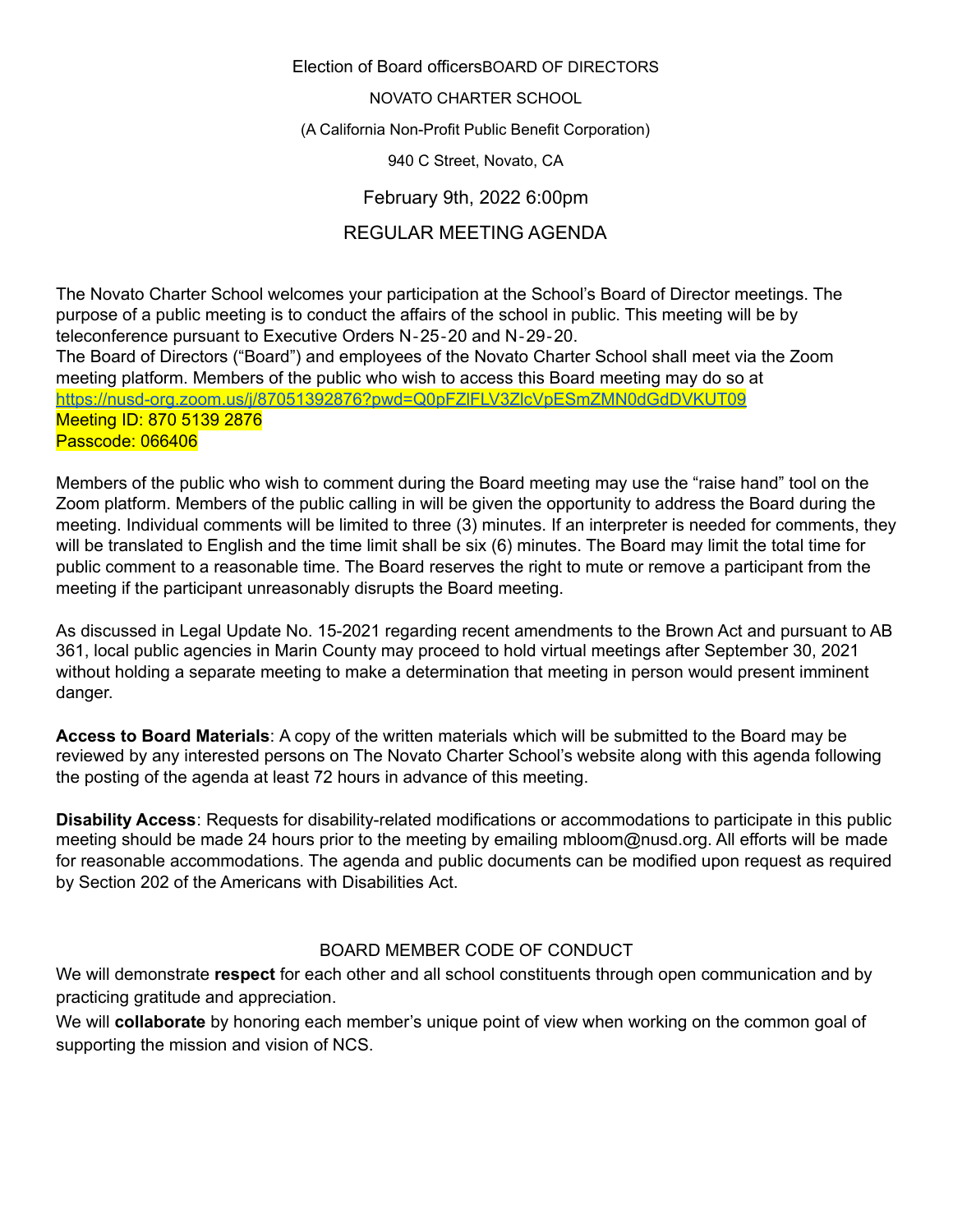### NOVATO CHARTER SCHOOL

### (A California Non-Profit Public Benefit Corporation)

940 C Street, Novato, CA

February 9th, 2022 6:00pm

# REGULAR MEETING AGENDA

We will align our actions to support the faculty and staff in their endeavor to provide a **holistic/developmentally** appropriate education through **creativity and the art of teaching**. We will hold ourselves and each other accountable to arrive at Board meetings prepared and in follow-through of additional responsibilities including committee work outside of meetings.

# BOARD MEETING CODE OF CONDUCT

We welcome the public to our Board Meetings! We request that each visitor honor the following agreements in support of our school core values:

- Maintain open, respectful body language and tone of voice when sharing viewpoints.
- Respect the Direct Communication model by bringing any concern first to the person(s) most directly connected or responsible for the topic.
- Offer full listening and attention and lend a benefit of the doubt to each member.
- Honor established agreements and limitations of the board meeting format including:
- Time limits
- Discussion limited only to agenda items (no discussion of non-agendized topics)
- Avoid interrupting others
- Stay focused on speaker and topic (do not engaging in distracting behavior/side conversations)
- Express gratitude and appreciation whenever/wherever possible.

| <b>Board Member</b>                     | <b>Present Absent Late</b> | Arrival time |
|-----------------------------------------|----------------------------|--------------|
| Craig Allender, Chair (CA)              |                            |              |
| Erik Berkowitz, Trustee (EB)            |                            |              |
| Bridgette Corridan, Secretary (BC)      |                            |              |
| Lia Heath, Chief Financial Officer (LH) |                            |              |
|                                         |                            |              |

# AGENDA ITEM SPONSOR Approx. Time **1. Call Meeting to Order, Roll Call** Craig Allender 5 Min.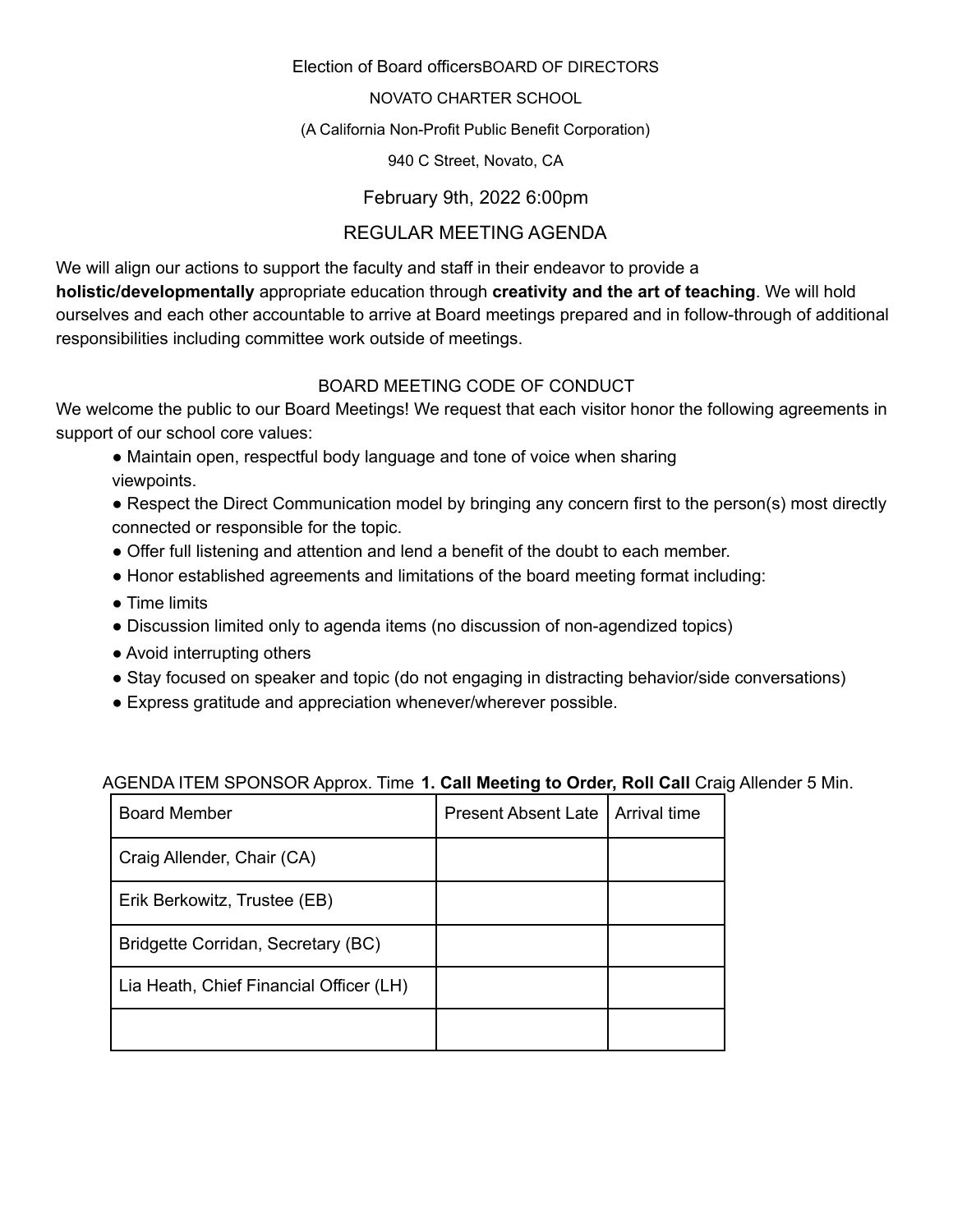Election of Board officersBOARD OF DIRECTORS NOVATO CHARTER SCHOOL (A California Non-Profit Public Benefit Corporation) 940 C Street, Novato, CA February 9th, 2022 6:00pm REGULAR MEETING AGENDA

**2. Agenda Modification** Craig Allender 5 Min.

**3. Public Comment** Craig Allender 5 Min. *This is the opportunity for members of the community to speak on topics that are not agendized on tonight's board meeting. Because these are not agendized items the board* and staff may not dialog back and forth with you. If you have a specific question that staff may be able to answer, staff may contact you. Should a board member choose to have this placed on a future meeting they *may contact staff to do that*.

## **4. Consent Agenda Items** Craig Allender 5 Min.

Consent Agenda Items : All matters listed under the consent agenda are considered by the Board to be routine and will be approved/enacted by the Board in one motion in the form listed below. Unless specifically requested by a Board member for further discussion or removed from the agenda, there will be no discussion of these *items prior to the Board votes on them.*

- A. Approve Minutes: December 8th, 2021
- B. Approve CLA Audit:

*Review and approve the annual audit report. There were no audit findings, memos, or corrective actions in the audit report. The board reviewed the draft audit report in detail at its December meeting.Submit "Audit Certification" to MCOE prior to February 15 Staff Recommendation: Approve Audit Report for 2020-2021 Fiscal Year*

| Moved By:    |  |  |  |  |
|--------------|--|--|--|--|
| Seconded By: |  |  |  |  |
| Action:      |  |  |  |  |

### **5. Board Discussion/Action Items**

A. Admission Policies and Procedures *Staff Recommendation: Approve*

| Moved By:    |  |  |  |  |
|--------------|--|--|--|--|
| Seconded By: |  |  |  |  |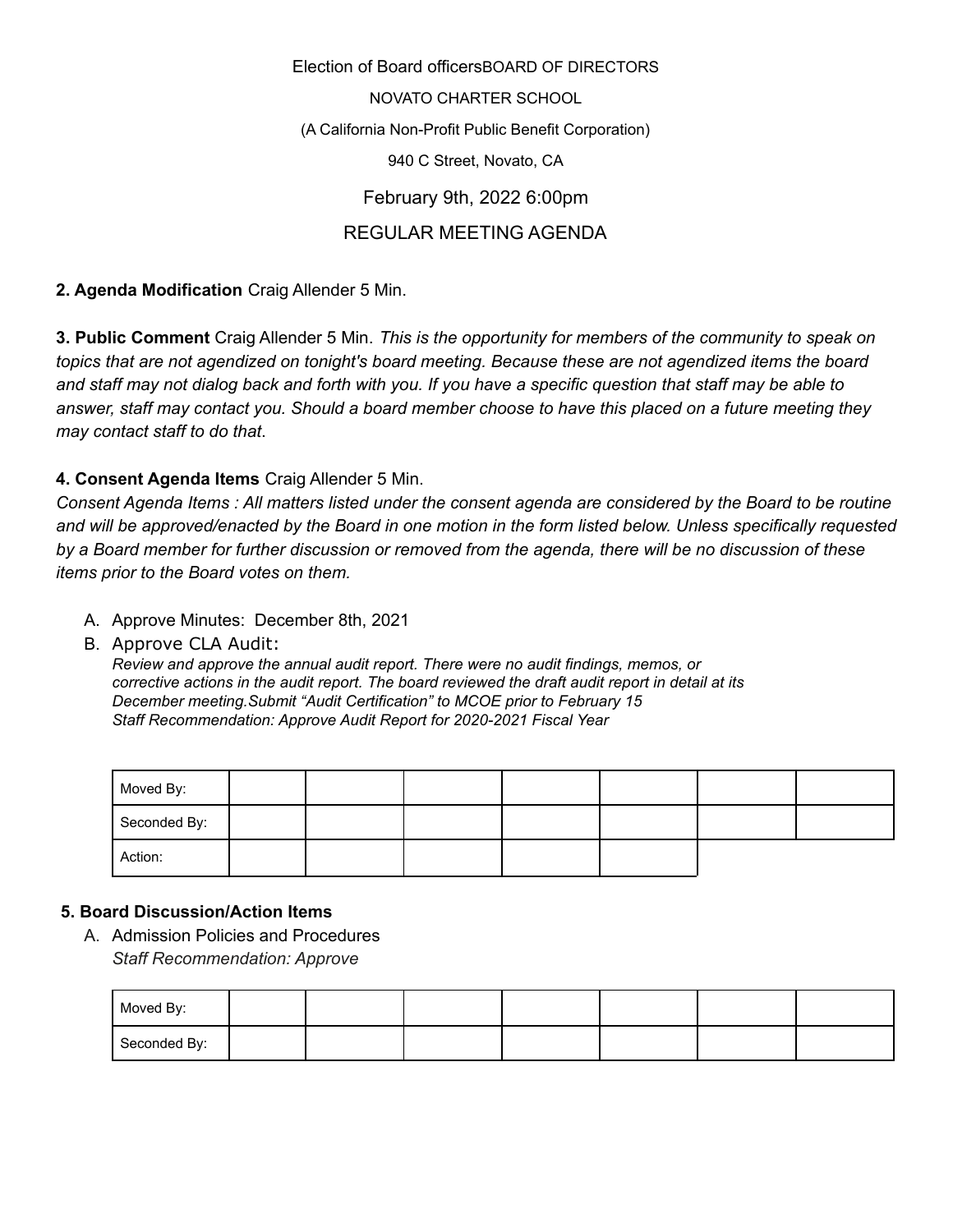#### NOVATO CHARTER SCHOOL

#### (A California Non-Profit Public Benefit Corporation)

#### 940 C Street, Novato, CA

## February 9th, 2022 6:00pm

## REGULAR MEETING AGENDA

|--|

- B. Supplement to the Annual LCAP UpdateBoard Presentation
- C. Updated COVID Leave Policy 1/1 9/30/22 In line with pending state legislation, extend the state SPSL program retroactively from 1/1/22 - 9/30/22 with 10 days of Covid-Related Leave

*Staff Recommendation: Approve*

| Moved By:       |  |  |  |  |
|-----------------|--|--|--|--|
| Seconded<br>By: |  |  |  |  |
| Action:         |  |  |  |  |

D. March 9th BOARD MEETING - IN PERSON OR VIA ZOOM Decide whether to have the board meeting on March 9th in person or through Zoom. *Staff Recommendation: Approve* For safety reasons, continue through Zoom.

| Moved By:    |  |  |  |  |
|--------------|--|--|--|--|
| Seconded By: |  |  |  |  |
| Action:      |  |  |  |  |

- E. NCS 504 policy First Reading
- F. Board Vacancy Candidate. A Quam resigned from the BOD effective 12/23/21. In accordance with the NCS Board Bylaws, the Board shall appoint a replacement trustee as soon as is reasonable. NCS Administration and Board President recommend candidate Dani Harmon for the open position, effective February 10th, 2022. Attached please find Dani's Board candidacy statement for review.

| Moved By:    |  |  |  |  |
|--------------|--|--|--|--|
| Seconded By: |  |  |  |  |
| Action:      |  |  |  |  |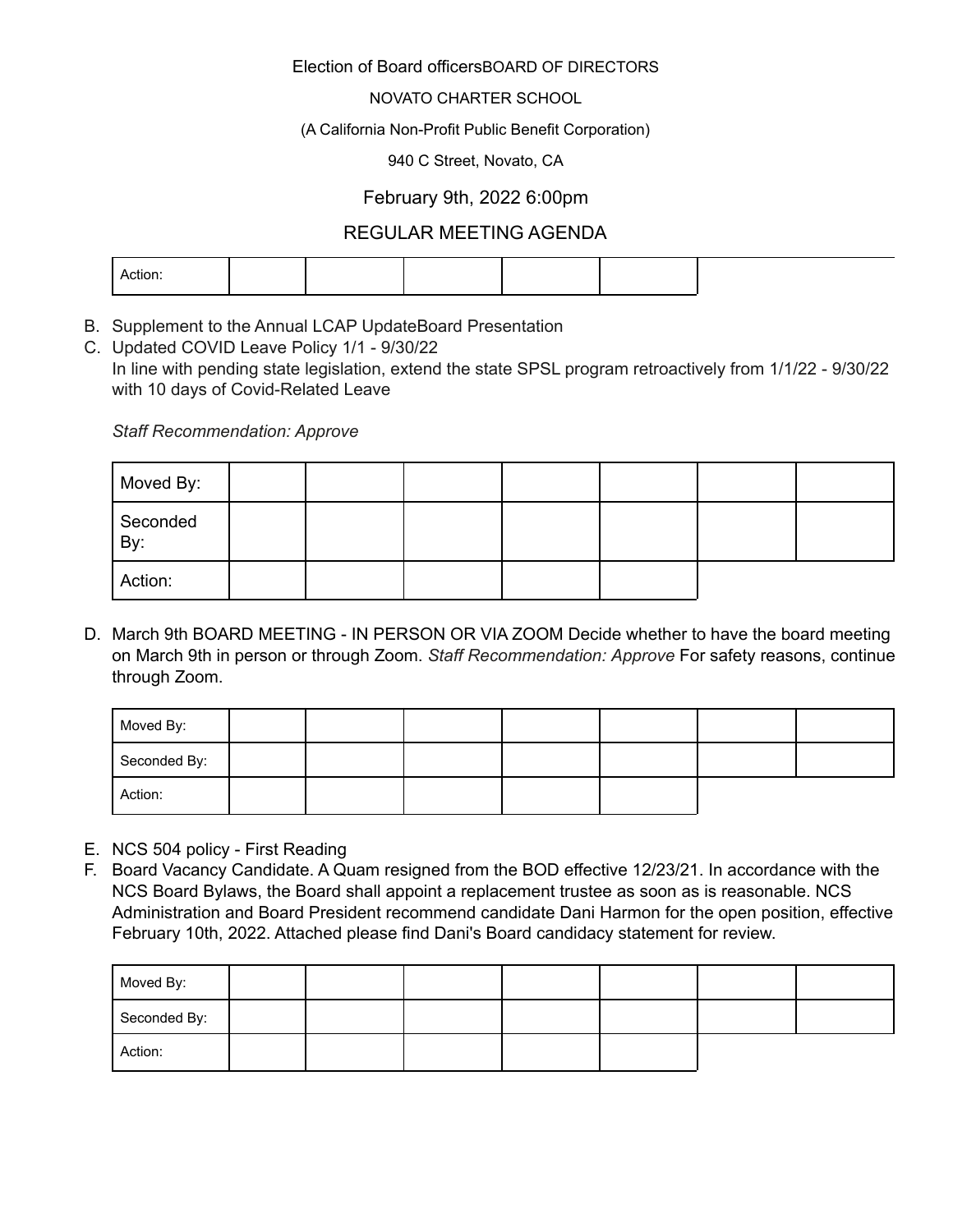NOVATO CHARTER SCHOOL

(A California Non-Profit Public Benefit Corporation)

940 C Street, Novato, CA

February 9th, 2022 6:00pm

REGULAR MEETING AGENDA

## **6. Information Items: Administrative Reports**

- A. Foundation Update
	- a. Financial Update
	- b. Messaging
	- c. Enchanted Garden
- B. CAASPP Student Score Data Board Presentation- Student Success
- C. Extended Learning Opportunity Plan Discussion for 2022-2023 School Year
	- a. Potential partnership with YMCA for extended day requirement
- D. COVID Update
- E. Form 700 Requirement from all NCS board members update
- F. Community Engagement-Upcoming
	- a. 2/4/22 LCAP mid year review via Community Chat
	- b. 2/15/22, 6:30-7:30 Community Round Table
- G. Enrollment Update
	- a. Enrollment as of 2/4/2022

| Grade        | <b>Total/target enrollment</b> | Enrollment 2/4/2022 | Seats available | Change from 12/8/21 |
|--------------|--------------------------------|---------------------|-----------------|---------------------|
| TK           | 22                             | 22                  |                 | 0                   |
| K            | 28                             | 28                  |                 | 0                   |
|              | 28                             | 28                  |                 |                     |
| $\mathbf{2}$ | 28                             | 28                  |                 |                     |
| 3            | 28                             | 28                  |                 | 0                   |
| 4            | 28                             | 28                  | 0               | 0                   |
| 5            | 28                             | 28                  | 0               | 0                   |
| 6            | 26                             | $24*(+1)$           | $-1*$           | $+1*$               |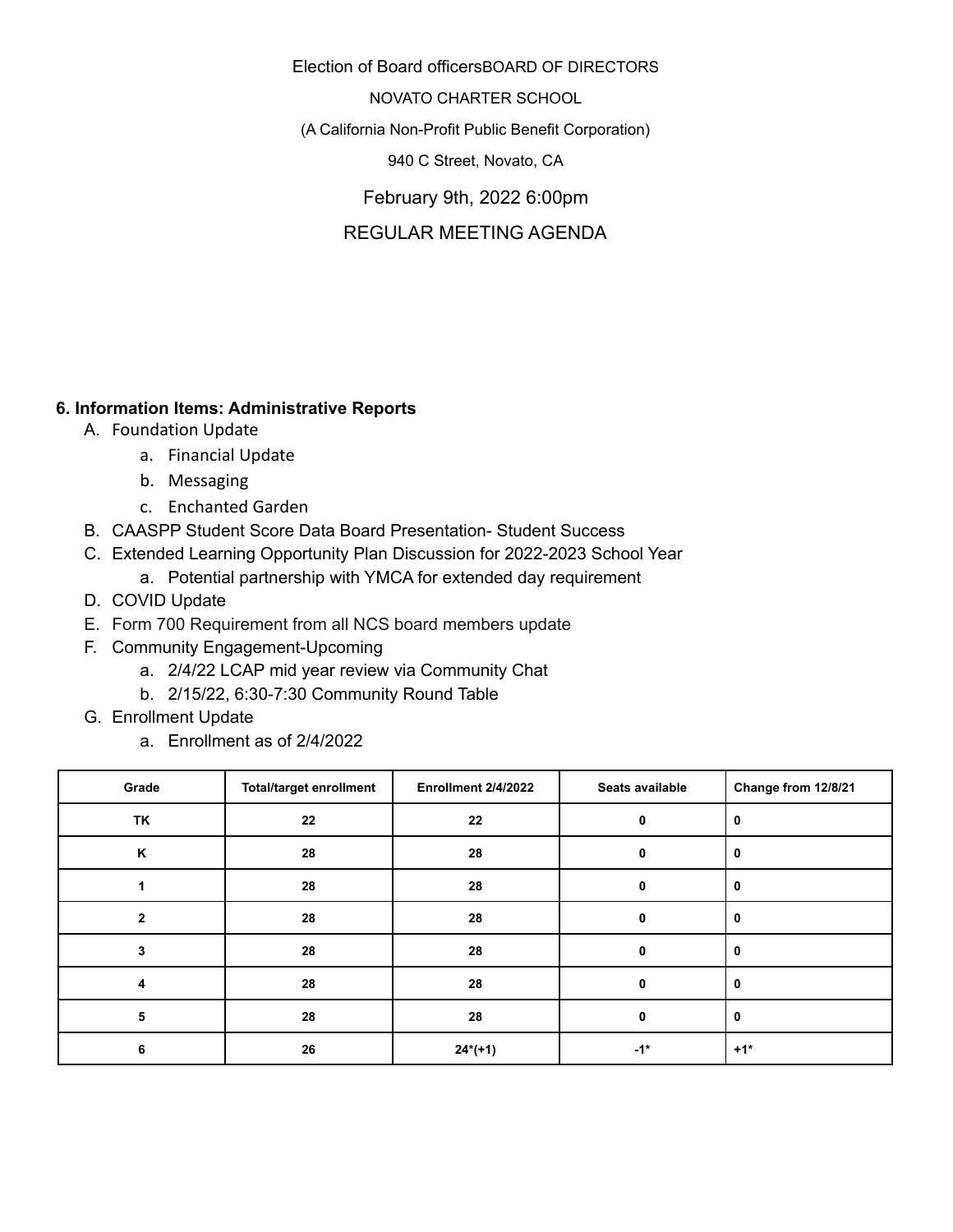### NOVATO CHARTER SCHOOL

### (A California Non-Profit Public Benefit Corporation)

#### 940 C Street, Novato, CA

# February 9th, 2022 6:00pm

# REGULAR MEETING AGENDA

|               | 26  | 27   |       |
|---------------|-----|------|-------|
|               | 26  | 26   |       |
| <b>Totals</b> | 268 | 268* | $+1*$ |

**\*as of 2/28/22 when 6th Grade student joins**

# b. 3/2/2022 Upcoming Admissions Lottery

# i. Review Lottery Application numbers per year

| Stats From<br>Schoolmint    |           |                 |     |     |                          |                           |                           |                          |                          |                          |       |
|-----------------------------|-----------|-----------------|-----|-----|--------------------------|---------------------------|---------------------------|--------------------------|--------------------------|--------------------------|-------|
| 2022-23                     |           |                 |     |     |                          |                           |                           |                          |                          |                          |       |
| <b>School Name</b>          | PK        | $\mathbb K$     | 1st | 2nd | 3rd                      | 4th                       | 5th                       | 6th                      | 7th                      | 8th                      | Total |
| Novato<br>Charter<br>School | 40        | 35              | 23  | 15  | <u>18</u>                | $\mathbf{Z}$              | $\underline{\textbf{11}}$ | $\underline{\mathbf{6}}$ | $\underline{\mathbf{5}}$ | $\overline{\mathbf{4}}$  | 164   |
|                             |           |                 |     |     |                          |                           |                           |                          |                          |                          |       |
| 2021-22                     |           |                 |     |     |                          |                           |                           |                          |                          |                          |       |
| School Name                 | PK        | $\mathbb K$     | 1st | 2nd | 3rd                      | 4th                       | 5th                       | 6th                      | 7th                      | 8th                      | Total |
| Novato<br>Charter<br>School | 30        | 51              | 43  | 23  | 19                       | $\underline{\mathbf{Z}}$  | 16                        | 14                       | $\underline{\mathbf{6}}$ | $\underline{\mathbf{2}}$ | 211   |
|                             |           |                 |     |     |                          |                           |                           |                          |                          |                          |       |
| 2020-21                     |           |                 |     |     |                          |                           |                           |                          |                          |                          |       |
| Novato<br>Charter<br>School | 43        | 63              | 27  | 27  | $\underline{\mathbf{8}}$ | 15                        | $\underline{\mathbf{9}}$  | 13                       | $\overline{4}$           | $\underline{\mathbf{2}}$ | 211   |
|                             |           |                 |     |     |                          |                           |                           |                          |                          |                          |       |
| 2019-2020                   |           |                 |     |     |                          |                           |                           |                          |                          |                          |       |
| Novato<br>Charter<br>School | <u>56</u> | $\overline{73}$ | 20  | 13  | 22                       | $\underline{\textbf{11}}$ | 13                        | 13                       | $\overline{5}$           | $\underline{3}$          | 229   |